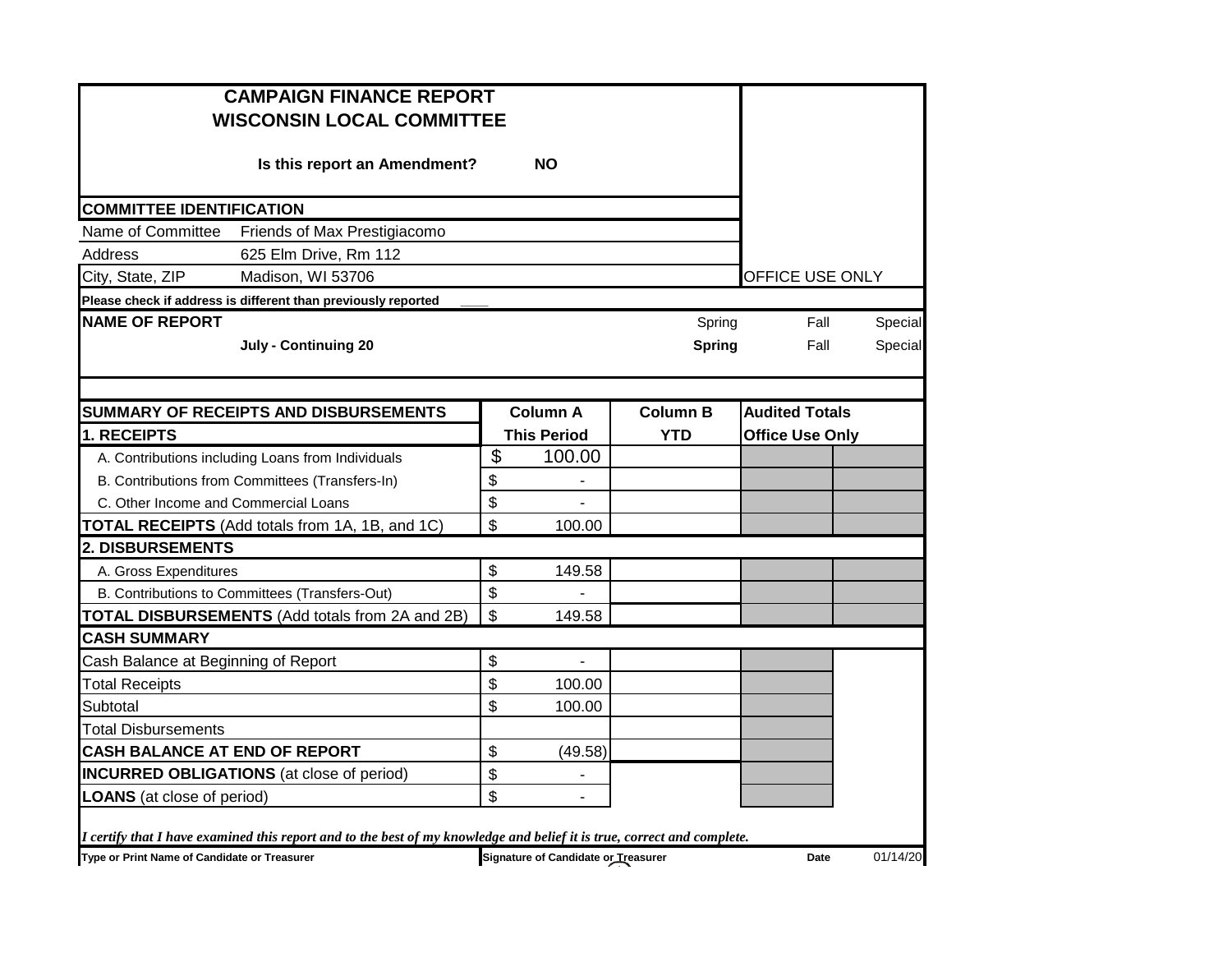Max Prestigiacomo **Email** *Phone*  $P_{\text{Example 608 630-3986}}$ maxformadison@gmail.com

**NOTE:** The information on this form is required by ss. 11.0204, 11.0304, 11.0404, 11.0504, 11.0604, 11.0804, 11.0904, Wis. Stats. Failure to provide the information may subject you to the penalties of ss.11.1400, 11.1401, Wis. Stats.

Print the completed report and file with your local clerk or election commission by the filing deadline. ETHCF-2LE (01/16)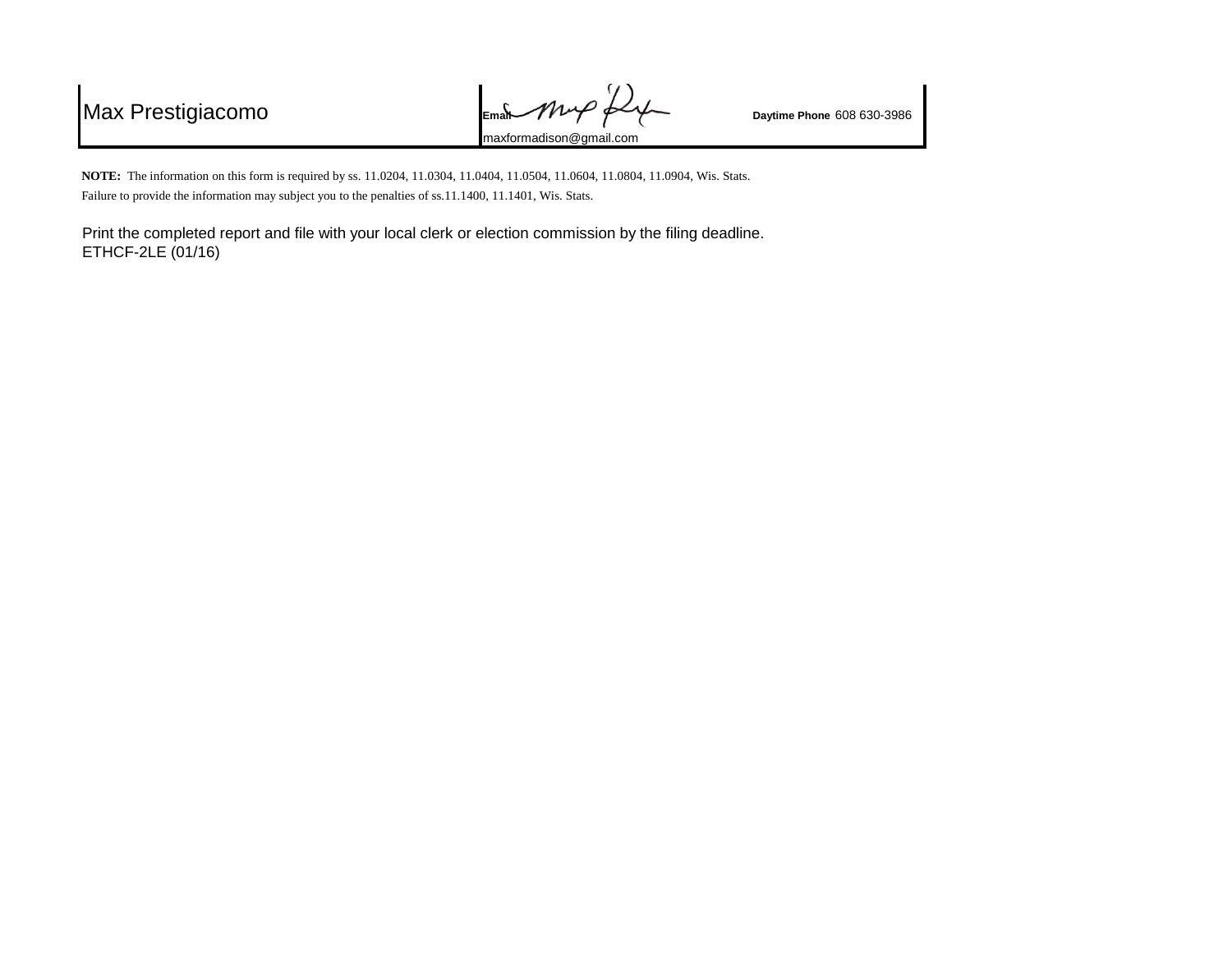## SCHEDULE 1-A **Contributions Including Loans from Individuals**

| IN-KIND CONDUIT | <b>DATE</b> | <b>LAST</b>        | <b>FIRST</b> | <b>ADDRESS</b> | <b>CITY</b> |    | $ST$ ZIP    | <b>OCCUPATION</b> | AMOUNT       | YTD    | <b>COMMENTS</b> |
|-----------------|-------------|--------------------|--------------|----------------|-------------|----|-------------|-------------------|--------------|--------|-----------------|
|                 |             | 4/25/20 Strickland | Mary         |                | Madison     | WI | 53705 Baird |                   | $$100.00$ \$ | 100.00 |                 |
|                 |             |                    |              |                |             |    |             |                   |              |        |                 |
|                 |             |                    |              |                |             |    |             |                   |              |        |                 |
|                 |             |                    |              |                |             |    |             |                   |              |        |                 |
|                 |             |                    |              |                |             |    |             |                   |              |        |                 |
|                 |             |                    |              |                |             |    |             |                   |              |        |                 |
|                 |             |                    |              |                |             |    |             |                   |              |        |                 |
|                 |             |                    |              |                |             |    |             |                   |              |        |                 |
|                 |             |                    |              |                |             |    |             |                   |              |        |                 |
|                 |             |                    |              |                |             |    |             |                   |              |        |                 |
|                 |             |                    |              |                |             |    |             |                   |              |        |                 |
|                 |             |                    |              |                |             |    |             |                   |              |        |                 |
|                 |             |                    |              |                |             |    |             |                   |              |        |                 |
|                 |             |                    |              |                |             |    |             |                   |              |        |                 |
|                 |             |                    |              |                |             |    |             |                   |              |        |                 |
|                 |             |                    |              |                |             |    |             |                   |              |        |                 |
|                 |             |                    |              |                |             |    |             |                   |              |        |                 |
|                 |             |                    |              |                |             |    |             |                   |              |        |                 |
|                 |             |                    |              |                |             |    |             |                   |              |        |                 |
|                 |             |                    |              |                |             |    |             |                   |              |        |                 |
|                 |             |                    |              |                |             |    |             |                   |              |        |                 |
|                 |             |                    |              |                |             |    |             |                   |              |        |                 |
|                 |             |                    |              |                |             |    |             |                   |              |        |                 |
|                 |             |                    |              |                |             |    |             |                   |              |        |                 |
|                 |             |                    |              |                |             |    |             |                   |              |        |                 |
|                 |             |                    |              |                |             |    |             |                   |              |        |                 |
|                 |             |                    |              |                |             |    |             |                   |              |        |                 |
|                 |             |                    |              |                |             |    |             |                   |              |        |                 |
|                 |             |                    |              |                |             |    |             |                   |              |        |                 |
|                 |             |                    |              |                |             |    |             |                   |              |        |                 |
|                 |             |                    |              |                |             |    |             |                   |              |        |                 |
|                 |             |                    |              |                |             |    |             |                   |              |        |                 |
|                 |             |                    |              |                |             |    |             |                   |              |        |                 |
|                 |             |                    |              |                |             |    |             |                   |              |        |                 |
|                 |             |                    |              |                |             |    |             |                   |              |        |                 |
|                 |             |                    |              |                |             |    |             |                   |              |        |                 |
|                 |             |                    |              |                |             |    |             |                   |              |        |                 |